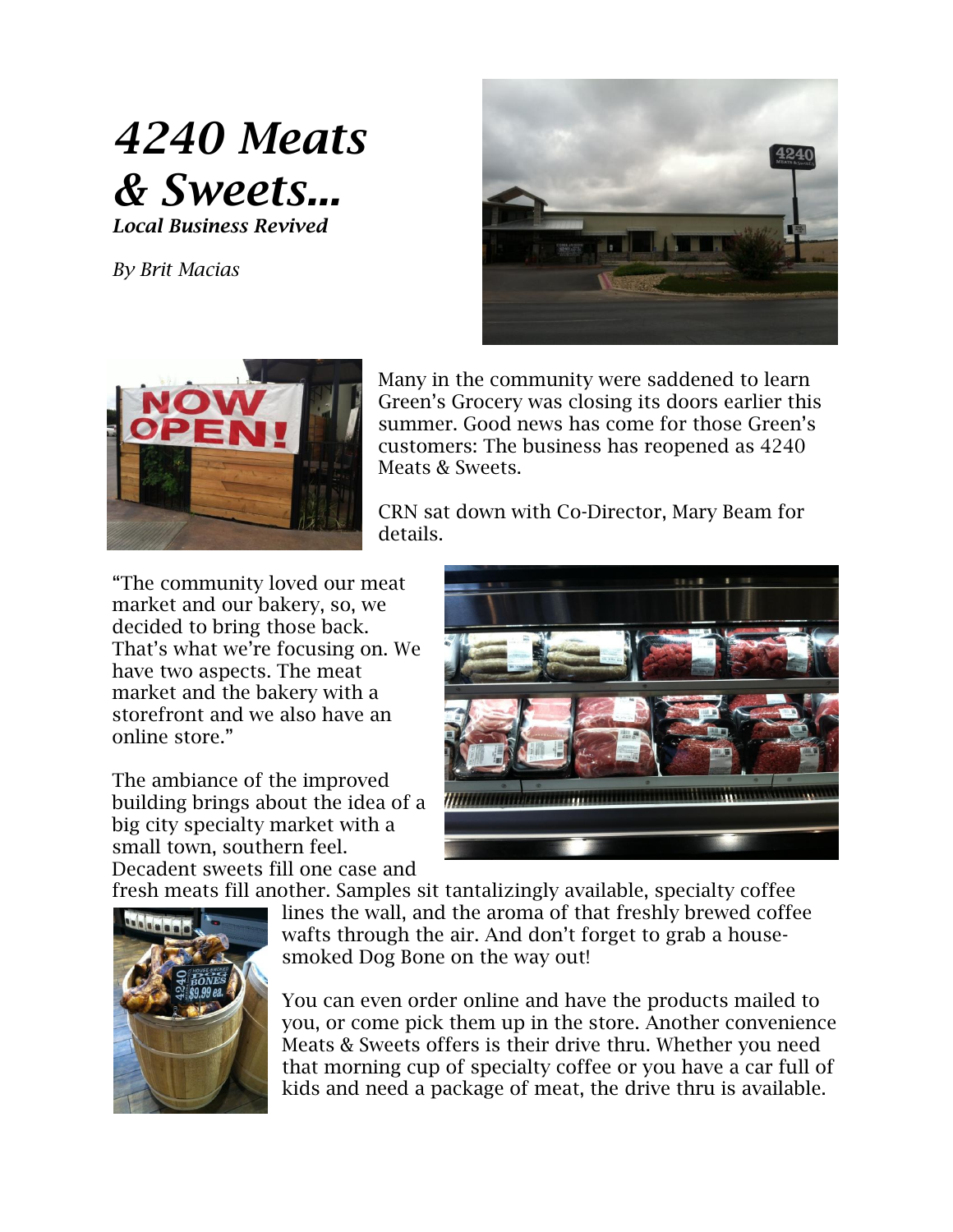When asked what it's like for a small business owner in San Angelo, especially to have to close your doors, Beam cheerfully states, "It's all about change. You have to be able to change and continue to grow… Right now we're just growing."

Beam also tells CRN that yes, they used to be Green's Grocery, but now they truly want their beloved customers back and want them focused on moving forward as 4240 Meats & Sweets.



"We took a little time to do a remodel and then we opened up as soon as we could," she says of the brief period between Green's and Meats & Sweets.

As far as future expansion or possible changes, Beam says "Right now we're focused on this, but things are constantly changing. You never know."

"We encourage call ins," Beam says, "and special orders. If there's something you're wanting, a favorite from Green's that you don't see offered, we're encouraging people to call us and special order it. Our bakers are baking constantly, so if there's something we can bake special for somebody, we will do it."